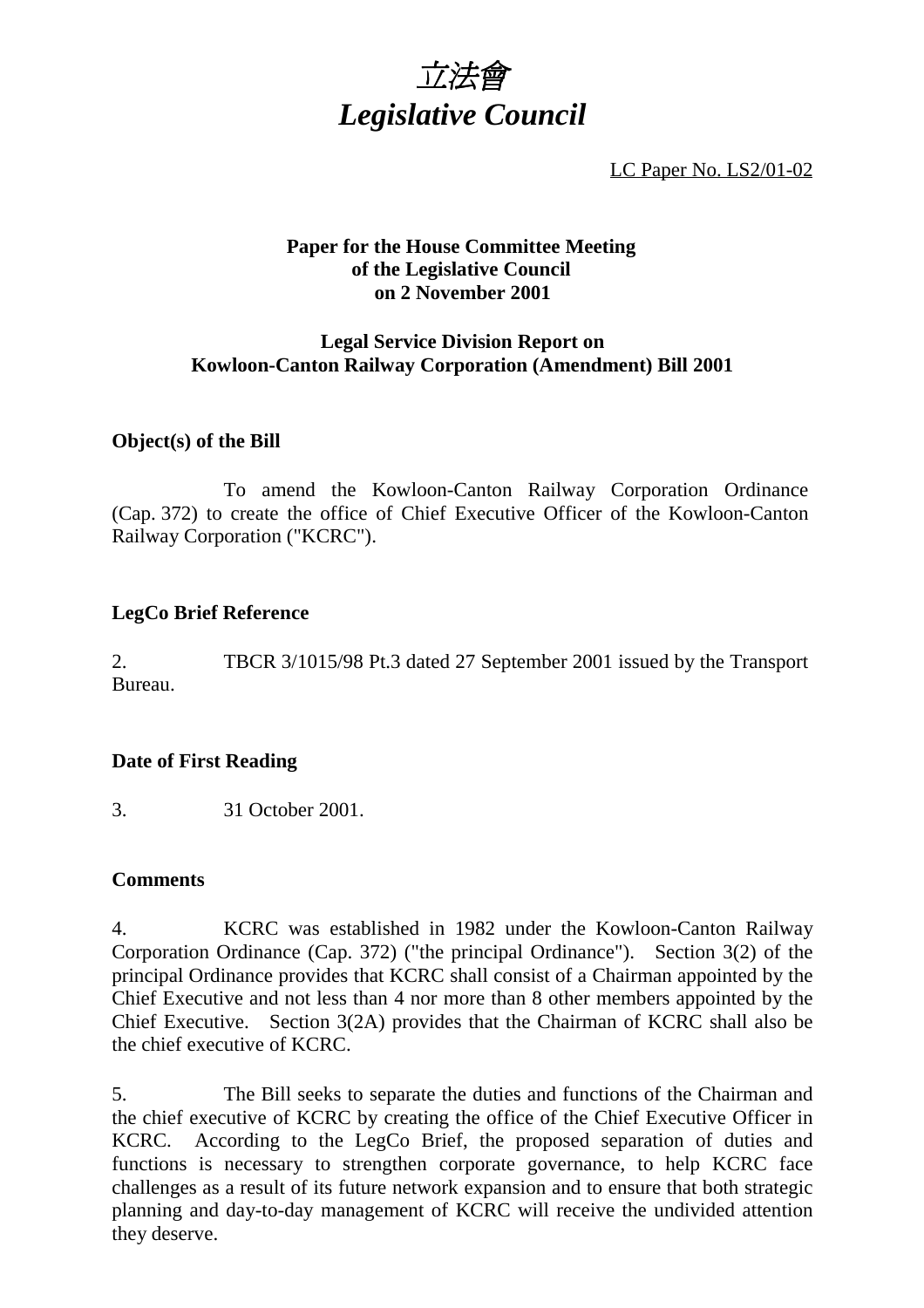6. Under the Bill, the new Chief Executive Officer who will be a member of KCRC's managing board will perform functions assigned to him by the principal Ordinance and any functions that KCRC may assign to him. According to the Administration, these functions include those relating to the operation of the railway and the internal administration of KCRC. The Chief Executive Officer will be appointed by KCRC and the appointment will be subject to the approval of the Chief Executive.

7. Members may wish to note that although the Administration intends to separate the functions of the Chairman and the Chief Executive Officer of KCRC in the manner set out in paragraphs 9 and 10 of the LegCo Brief, the respective functions of the Chairman and the Chief Executive Officer have not been specified in the Bill. Instead, a general empowering provision is proposed in the Bill to the effect that the functions of the Chairman and the Chief Executive officer shall be the functions assigned to them by the principal Ordinance and any functions that KCRC may assign to them. In some legislation providing for the establishment of statutory corporations for which the governing body comprises a Chairman and a Managing Director or a Chief Executive Officer, there is an express provision providing generally for the areas of responsibility of either the Chairman or the Managing Director or the Chief Executive Officer. Members may refer to Annex A for examples of such provision in the Airport Authority Ordinance (Cap. 483), the Urban Renewal Authority Ordinance (Cap. 563) and the Hong Kong Science and Technology Parks Corporation Ordinance (Cap. 565).

8. We have asked the Administration whether it would consider setting out in the Bill the duties and functions of the Chairman and the Chief Executive Officer or at least their respective areas of responsibility. The Administration has replied that this would not be appropriate as it is important for KCRC, which operates along prudent commercial principles, to retain the flexibility to determine and fine-tune the relationship between the managing board (led by the Chairman) and the executives (led by the Chief Executive Officer) to suit its operational needs and the prevailing corporate governance practices which change overtime. Apart from statutory functions specifically assigned by the principal Ordinance, the functions of the Chairman and the Chief Executive Officer should be functions assigned to them by the managing board as in the case of any other normal commercial entity.

9. To improve the drafting of the Bill, the Administration will propose a Committee Stage amendment to amend the Chinese text of proposed section 3(2A) to read "本條例授予他們及由公司指派給他們的職能". A copy of the proposed amendment (Chinese version only) is at Annex B.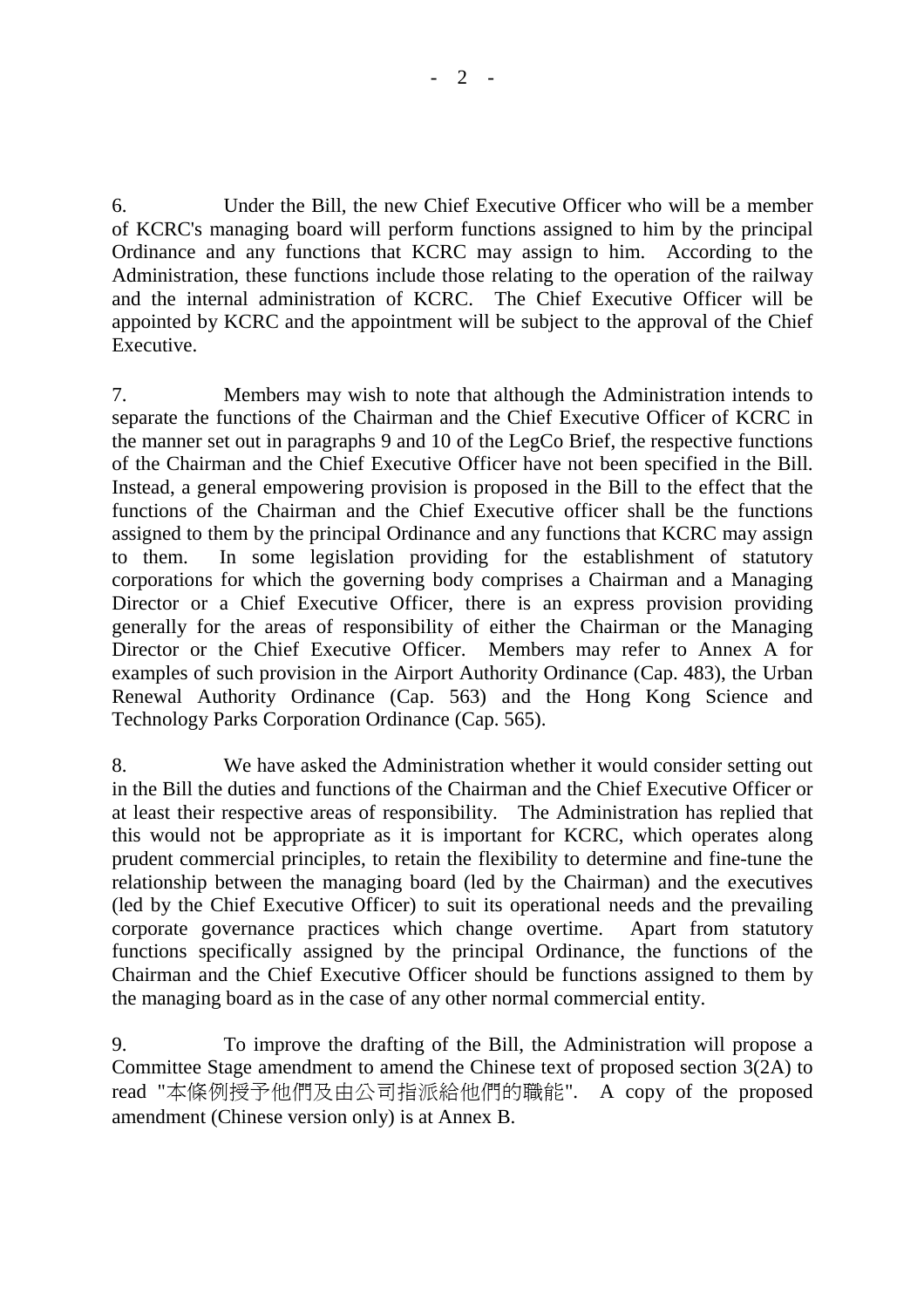#### **Public Consultation**

10. No public consultation has been conducted on the Bill.

## **Consultation with the LegCo Panel**

11. The policy aspects of the Bill have not been referred to a LegCo Panel for discussion.

## **Conclusion**

12. While it is legally in order to confer powers and functions on the Chairman and the Chief Executive Officer of KCRC by a general empowering provision as proposed in the Bill, Members may wish to consider whether their respective functions or areas of responsibility set out in paragraphs 9 and 10 of the LegCo Brief should be reflected in the Bill. Subject to Members' views, the Bill, with the proposed Committee Stage amendment, is legally in order and is ready for resumption of Second Reading debate.

Encl.

Prepared by

FUNG Sau-kuen, Connie Assistant Legal Adviser Legislative Council Secretariat 30 October 2001

a:\LS/B/3/01-02